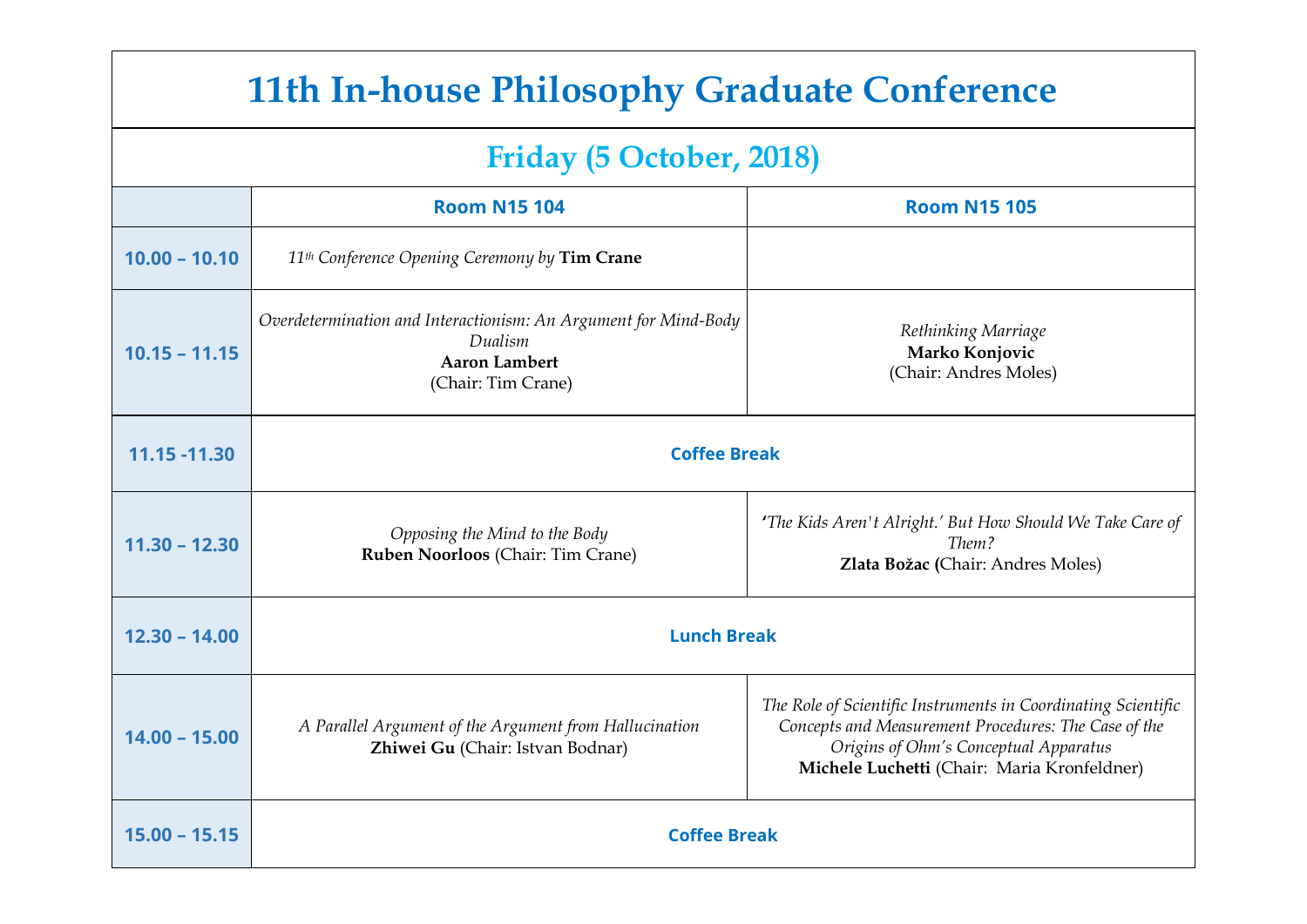| $15.15 - 16.15$ | Are Representationalist Theories of Perception Compatible with<br>Direct Realism?<br>Rob Hoveman (Chair: Istvan Bodnar)                                           | The Possibility and Necessity of Philosophical Anthropology<br>James Cartlidge (Chair: David Weberman) |
|-----------------|-------------------------------------------------------------------------------------------------------------------------------------------------------------------|--------------------------------------------------------------------------------------------------------|
| $16.30 - 18.00$ | <b>Room: N15 101 Quantum Room</b><br>Keynote Address by Simon Rippon (CEU)<br>What is Healthy Functioning? Reflections on Synthetic Biology<br>(Chair: Tim Crane) |                                                                                                        |
| 18.00           | <b>Wine Reception (Quantum Foyer)</b>                                                                                                                             |                                                                                                        |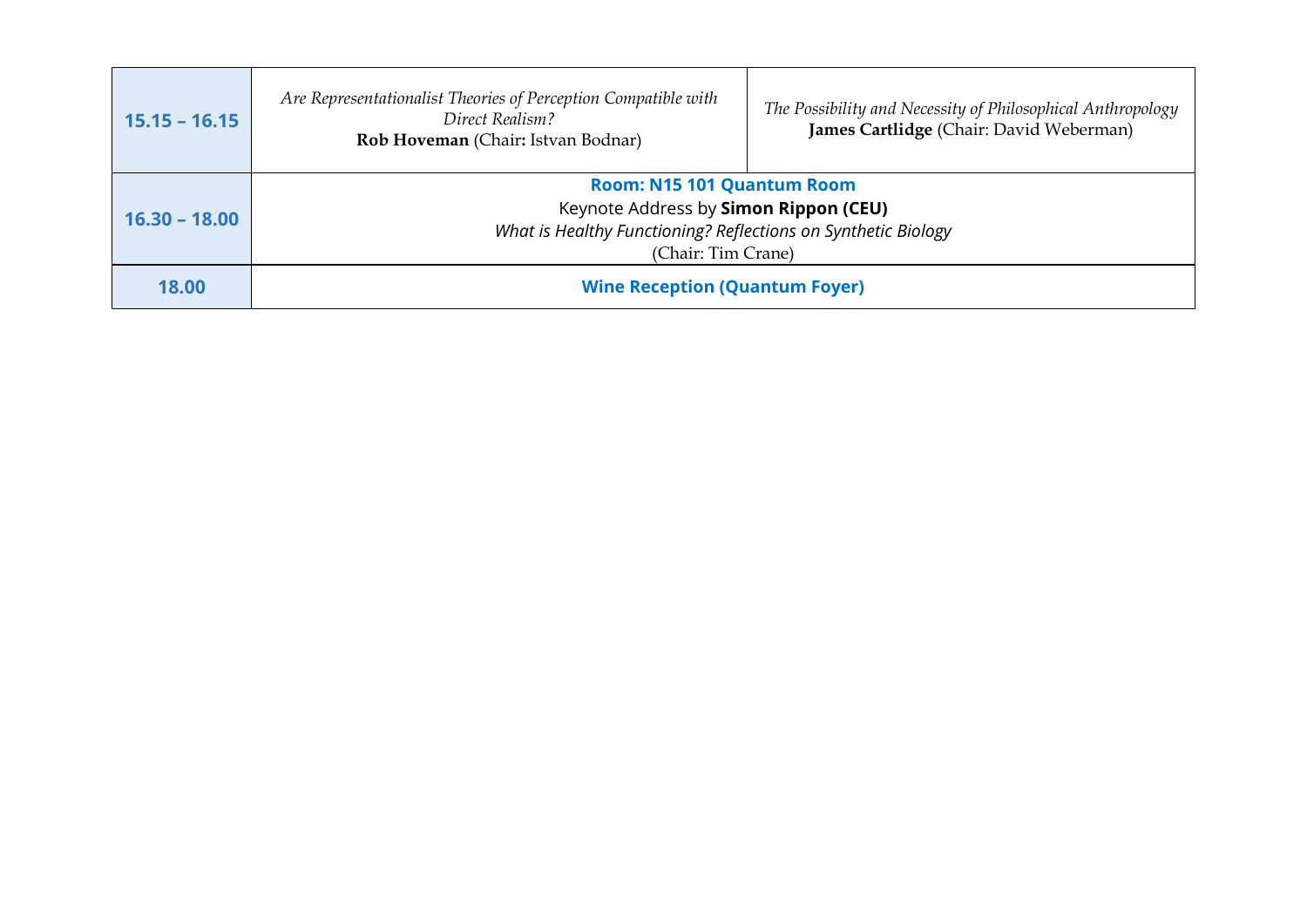|                 | <b>Saturday (6 October, 2018)</b>                                                                                           |                                                                                                                    |
|-----------------|-----------------------------------------------------------------------------------------------------------------------------|--------------------------------------------------------------------------------------------------------------------|
|                 | <b>Room N15 104</b>                                                                                                         | <b>Room N15 105</b>                                                                                                |
| $10.00 - 11.00$ | Neutral Monism<br>Marta Santuccio (Chair: Katalin Farkas)                                                                   | Practical Knowledge, Intention in Acting, and Deviant<br>Formal Causation<br>Huaming Xu (Chair: Ferenc Huoranszki) |
| $11.00 - 11.15$ | <b>Coffee Break</b>                                                                                                         |                                                                                                                    |
| $11.15 - 12.15$ | How Do Conceivability Arguments Work? Epistemic and<br>Metaphysical Requirements<br>Damjan Aleksiev (Chair: Katalin Farkas) | Kaplan on Referring<br>Jamie Elliott (Chair: Ferenc Huoranszki)                                                    |
| $12.15 - 14.00$ | <b>Lunch Break</b>                                                                                                          |                                                                                                                    |
| $14.00 - 15.00$ | Why I Don't Believe in an (Infinite) Multiverse<br>Kamyar Asasi (Chair: Howard Robinson)                                    | How To Solve Frege's Puzzle? Does the Solution Matter?<br>Nikhil Mahant (Chair: Simon Rippon)                      |
| 15.00-15.15     | <b>Coffee Break</b>                                                                                                         |                                                                                                                    |
| $15.15 - 16.15$ |                                                                                                                             | Normative Non-Naturalism and Explanatory Challenges<br>Maarten Van Doorn (Chair: Mike Griffin)                     |
| 19.00           | <b>Dinner (Kőleves)</b>                                                                                                     |                                                                                                                    |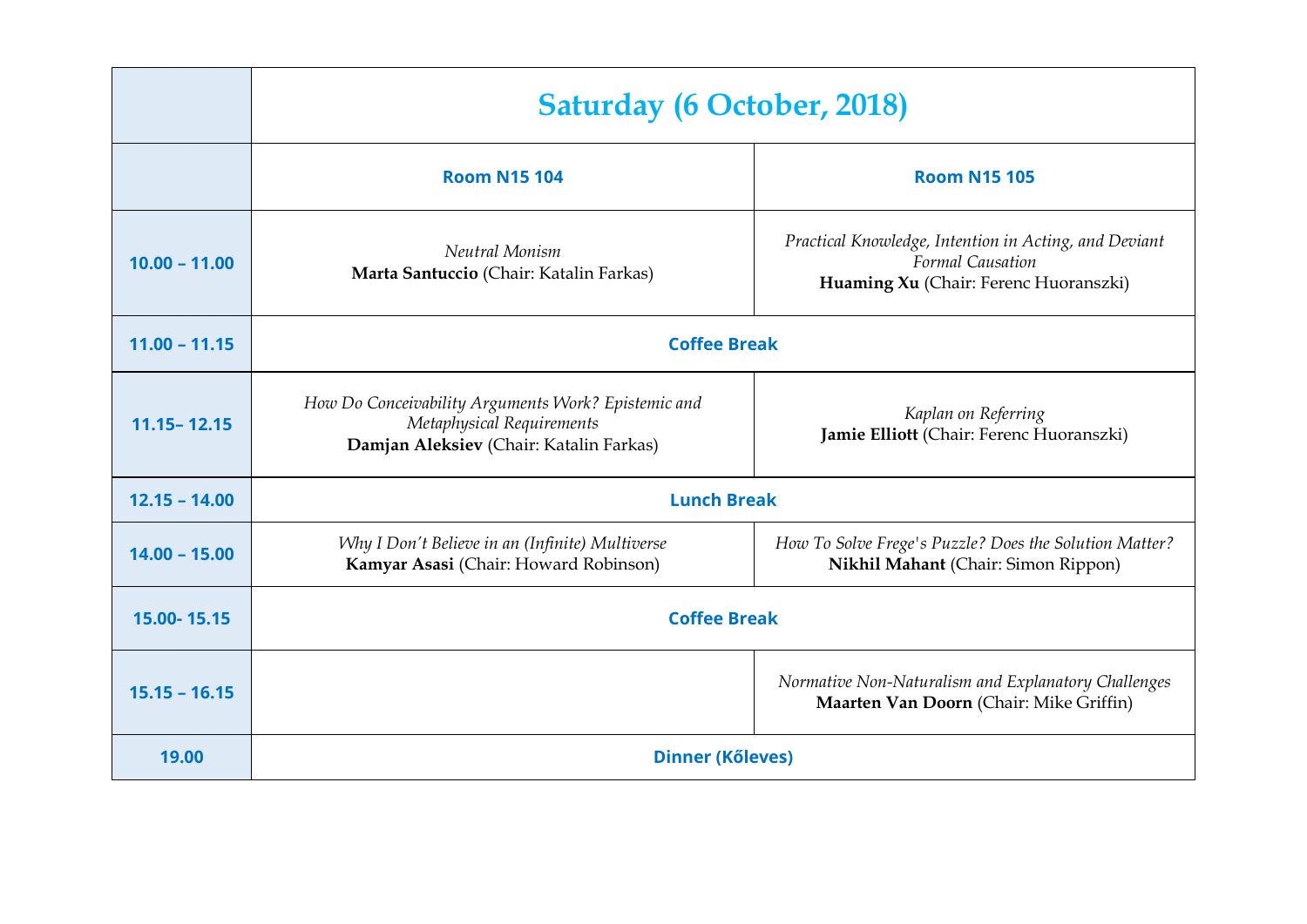# **ABSTRACTS**

# **Keynote Address**

# **Simon Rippon**

*What is Healthy Functioning? Reflections on Synthetic Biology*

# **Graduate Talks**

#### **Damjan Aleksiev**

*How do conceivability arguments work? Epistemic and metaphysical requirements*

In this talk, I will explore the general structure of conceivability arguments, as well as the metaphysical and epistemic requirements that are need for such arguments to work. In the broadest sense, conceivability arguments aim to reach a metaphysical conclusion about the actual world based on what we can conceive a priori, i.e. from the proverbial philosopher's armchair. As such, conceivability arguments are quite controversial. I argue that conceivability arguments can work if we accept specific metaphysical assumptions about the world, as well as specific epistemic assumptions about our relation to the world. The metaphysical assumptions I accept are that the world is constructed in such a way where there is a fundamental and derivative level of reality, that the fundamental entities have essences, and that these essences determine their modal relations. The epistemological assumptions I accept are that we can know the essences of entities in the world, that we can form transparent concepts of them, and that the knowledge of such essences translates into knowledge of their modal and metaphysical relations.

# **Kamyar Asasi**

*Why I Don't Believe in an (Infinite) Multiverse*

The multiverse refers to the idea that there are a large number of universes along with our universe. Some proponents of the theory take this number to be infinitely large claiming that we live in an infinitely big multiverse. One of the main motivations for proposing multiverse theory has been the seemingly "fine-tuned" physical laws and constants for life. According to this line of reasoning—usually called anthropic reasoning—regardless of the fact that a life-permitting universe is very improbable, in a sufficiently vast and varied multiverse, life unavoidably appears somewhere; therefore, there is no surprise that we find ourselves in the only place we could live, namely one of the relatively few life-friendly places. I will try to show that firstly, the universe may not be as fine-tuned as is usually taken to be; secondly, even if it is fine-tuned for life it itself gives little support for the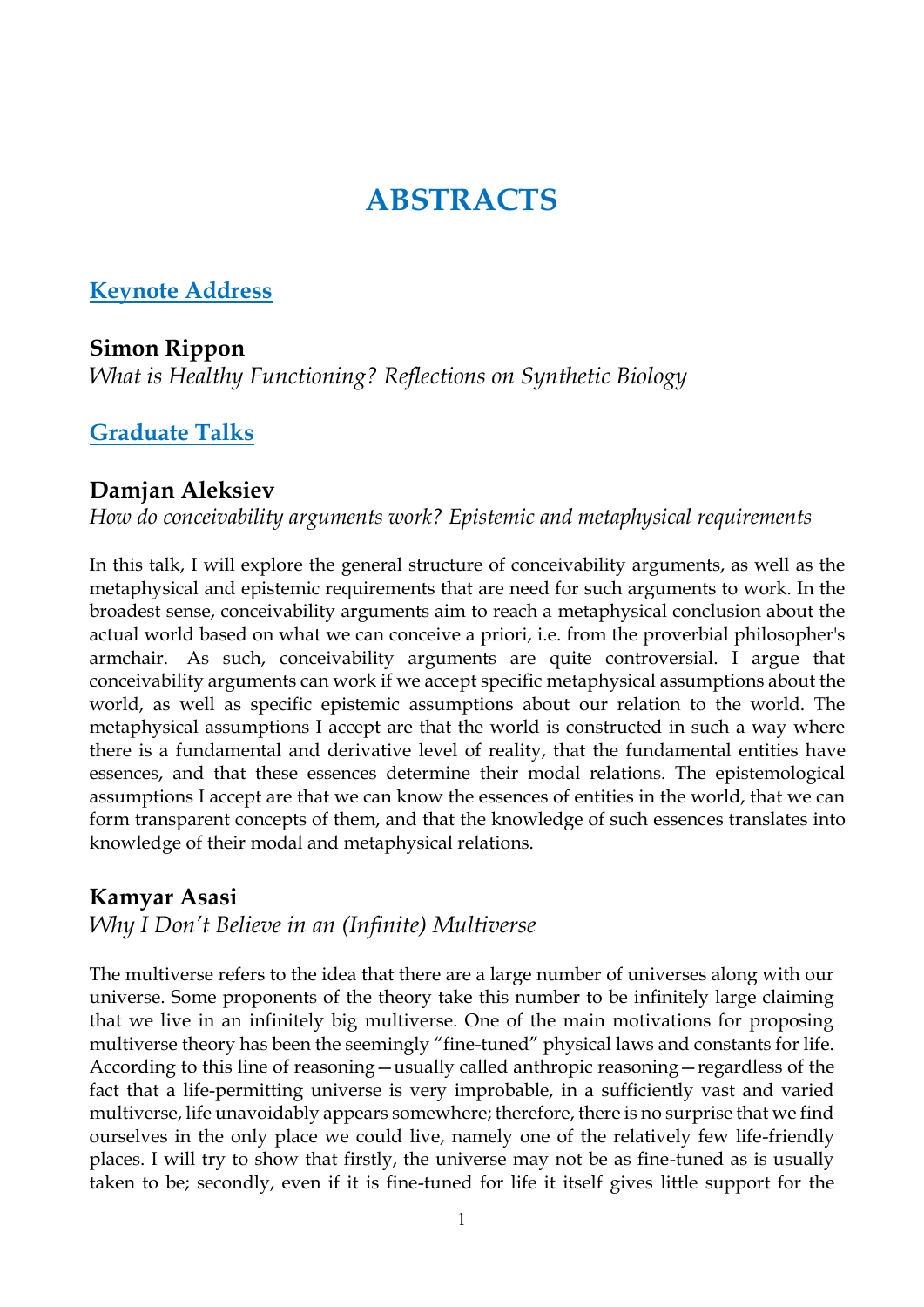existence of infinite universes; thirdly, the idea of infinite universes has a great cost in terms of parsimony, leads to a lot of nonsense, and for many is unscientific; fourthly, despite all of its costs, the multiverse theory does not solve the problem of fine-tuning and at best pushes it into a deeper level; finally, I will defend a view that puts the question of finetuning along with many other questions which their "answers" are either inaccessible to us or require a radically different approach and argue why we should prefer this view over the idea of an eternal and infinity large multiverse.

### **Zlata Božac**

# *'The Kids Aren't Alright'. But How Should We Take Care of Them?*

Children have not been the subject of any extended philosophical discussion until recent years. In the past, philosophers often discussed the issue of children in a superficial and disorganized manner, failing to offer a systematic position on the moral status and rights of children, as well the duties of others, parents and non-parents alike, towards them. This talk focuses on views on children produced by the proponents of a particular tradition in political philosophy – libertarianism. Traditionally, libertarian thought focused on the socalled proprietarian view on children, which emphasizes significant ownership rights of parents over their children, thus neglecting to the discuss the status of children in the virtue of them being proto-adults and therefore, prospective moral agents. Recent proponents of libertarianism, such as Hillel Steiner, followed that line of reasoning, qualifying it, however, in the light of egalitarian considerations that left-libertarianism is concerned with. These qualifications discussed the duties of parents, not only towards their offspring, but towards their fellow citizens. Some, like Peter Vallentyne, examined general duties towards children. This paper critically examines such proposals and offers a new one, which, presumably, deals better with the difficulties of the previous ones, while staying faithful to libertarian spirit.

# **James Cartlidge**

#### *The Possibility and Necessity of Philosophical Anthropology*

In this talk, my aim is to defend the discipline of philosophical anthropology as possible and worthwhile. to do this, I begin with a brief sketch of what anthropology is and its various sub-disciplines, which will lead on to a sketch of philosophical anthropology. I then consider a kind of argument that has been used to argue for the impossibility of another discipline: the substantive philosophy of history. This kind of argument makes use of the 'empirical/a priori' distinction to argue that because substantive philosophy of history mixes the two realms, it is impossible. If such an argument is legitimate, philosophical anthropology is impossible too. I will show why we have no reason to endorse such an argument. Having done this, I will examine arguments drawn from postmodernism, specifically in the work of Foucault and Derrida, that if true also imply the impossibility of philosophical anthropology. Having defended philosophical anthropology from these arguments, I finish by discussing the necessity and potential benefits of conducting philosophical anthropology.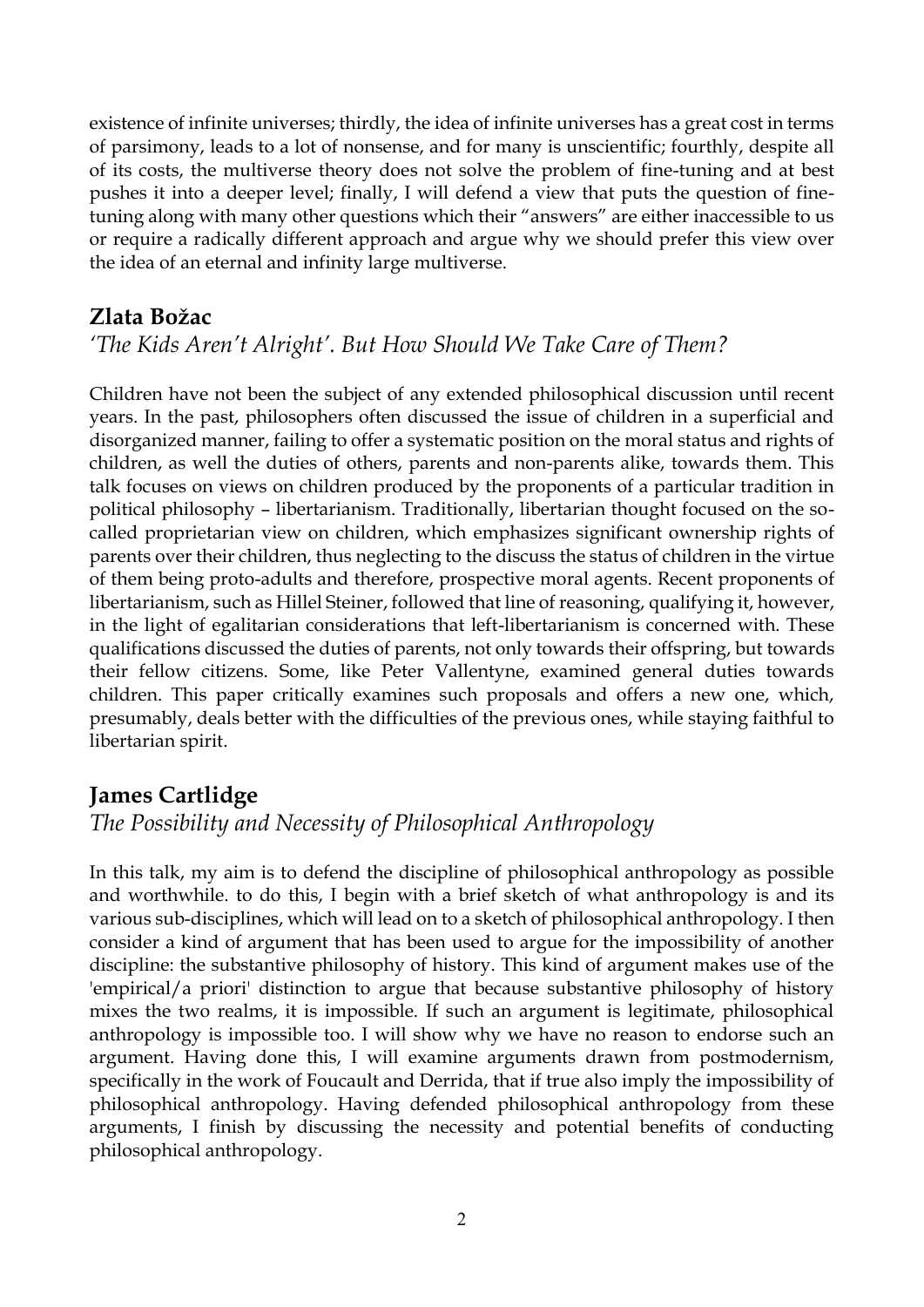# **Jamie Elliott**

*Kaplan on Referring*

In this talk I illustrate David Kaplan's account of direct reference and provide some thoughts on its persuasiveness.

### **Zhiwei Gu**

*A Parallel Argument of the Argument from Hallucination*

The argument from hallucination plays a central role in the contemporary debate on the philosophy of perception. It concludes that a perceiver does not (directly) perceive the ordinary things (e.g. a chair, a green patch, a traffic accident) which she is supposed to perceive. The proponents think that the argument effectively disproves naïve realism, since naïve realists widely holds a. that perception consists in a non-intentional or nonrepresentational relation between the perceiver and the ordinary things, and b. that the perceptual experience (if there is any) is constituted by the perceived things, the subject's sense faculties and the subject's particular spatiotemporal relation to the perceived things. In my talk, I shall construct a parallel argument of the argument from hallucination to show why without appealing to a full causal account of perception and hallucination the original argument fails to challenge naïve realism. In particular, it fails to motivate the same account for perception in accordance with hallucination. On the other hand, appealing to a full causal account reveals the essential difference between perception and hallucination, which undermines the original motivation for providing the same account for perception in accordance with hallucination.

# **Rob Hoveman**

*Are Representationalist Theories of Perception Compatible with Direct Realism?*

Representationalist or intentionalist theories of perception are currently dominant in the philosophy of perception. They are often presented as compatible with direct realism whilst at the same time accommodating the intuition that there is something in common between veridical experience and perceptual experiences which are illusions or hallucinations. They are modelled on a certain conception of thoughts but with a specific sensory element, to reflect the fact perceptual experience is typically taken to involve experience of sensible qualities. This sensory element distinguishes perceptual experiences from thoughts. However, I argue that that sensory element is problematic for representationalist theories. Where the sensory element is regarded as a feature of the experience alone, the representationalist theory becomes little different from sense datum theories which are typically taken to be at best indirectly realist. But if the sensory element is taken to reflect the sensible properties of objects directly present in the perceptual experience, it is difficult to see how the theory differs from non-representationalist, "relationalist" theories. I examine possible ways out of this dilemma but conclude that there are no such satisfactory ways to escape it.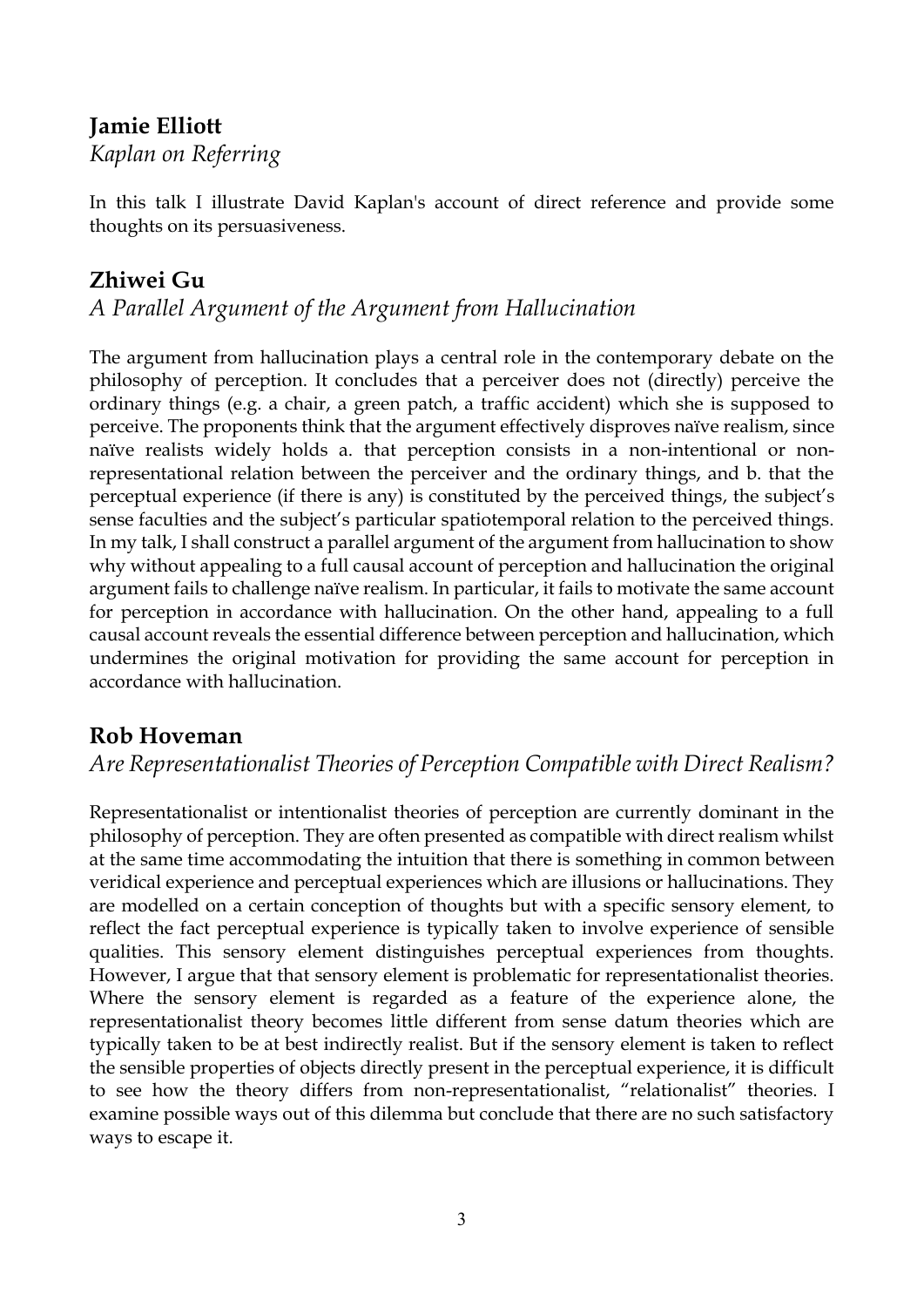# **Marko Konjovic**

*Rethinking Marriage*

Is the existence of marriage just or unjust? This is the main question within the recent debate over marriage in liberal political philosophy. Both advocates and opponents of marriage agree that traditional (dyadic, different-sex) marriage is unjust. But, is marriage (or marriage-like statuses) salvageable as an institution or is it hopelessly anachronic? Some argue that the liberal state has good reasons to retain the institution of marriage in some altered form (Calhoun 2005; Torcello 2008 on some interpretations; March 2010, 2011 on some interpretations; Metz 2010 on some interpretations; Brake 2012; Shrage 2013; Den Otter 2015). I call this *the Reformist position*. Others advocate the abolition of state-recognized and state-administered marriage (Weitzman 1981; Shultz 1982; Fineman 1995, 2005; Butler 2000; Card 2007; Torcello 2008 on some interpretations; Metz 2010 on some interpretations; Chambers 2017). I call this *the Abolitionist position*. Insofar as both Reformists and Abolitionists invoke liberal principles of liberty, equality, and state neutrality, however, the current debate about marriage is deeply puzzling, for how can marriage (or marriage-like status) be good and bad at the same time? What exactly should liberal egalitarians say about marriage?

In this paper I begin to answer this puzzle by examining the arguments against staterecognized marriage. I divide the arguments into three groups: (i) the argument from oppression, (ii) the argument from assimilation, and (iii) the argument from stigmatization. The arguments from oppression, assimilation, and stigmatization criticize the institution of marriage from three different fronts: the feminist, the queer, and the liberal perspectives. This division of the arguments against state-recognized marriage is certainly not rigid, for aspects of the feminist, queer, and liberal arguments against marriage sometimes run together. Nevertheless, such a fragmentation is useful analytically: it is meant to highlight the different ways in which marriage might affect individuals' material or legal status and the ways in which marriage might instantiate or strengthen prevalent social norms or ideological values. Although I agree that these three arguments raise legitimate worries for political liberals, I argue that the conclusion that state-recognized marriage should be abolished is premature. It is important to note that the arguments I put forth are not positive arguments for marriage (or marriage-like status), for this is a different task; they are, rather, negative arguments against the alternative.

# **Aaron Lambert**

#### *Overdetermination and Interactionism: An Argument for Mind-Body Dualism*

One of the biggest stumbling blocks for mind-body dualism is the conjunction of mentalphysical causal interaction and the principle of physical causal closure. Both principles are plausible; interactionism because of our direct experience of ourselves as causal agents, and physical closure because it manifests itself as a constituent principle of scientific practice. It drives research paradigms and, whether or not physical determinism is true, no scientific results have presented any evidence of its falsity.

The combined plausibility of interactionism and closure has resulted in variations of an apparently powerful argument for physicalism, sometimes presented in the form of a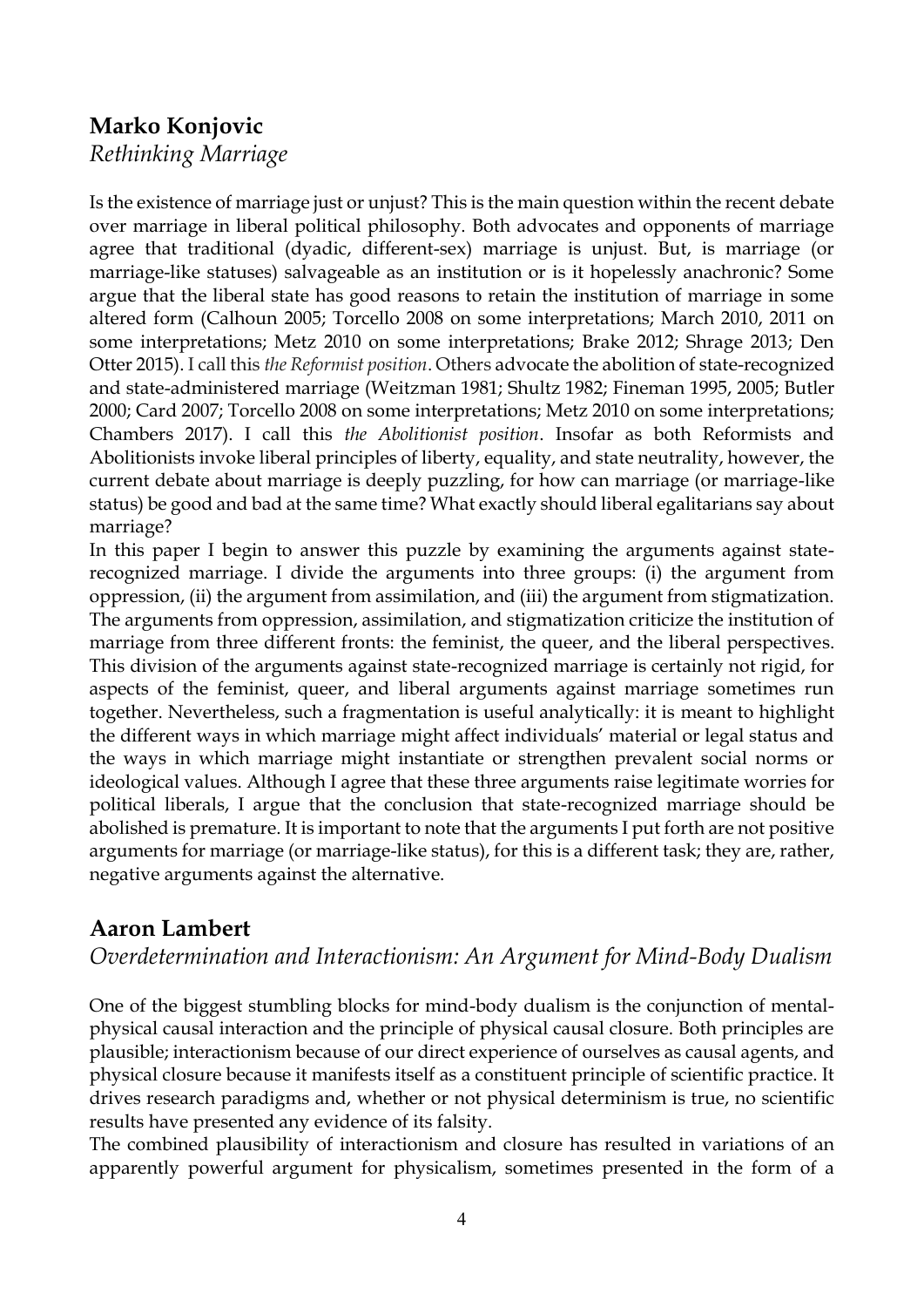reductio ad absurdum. The distinctness of mental and physical events, in combination with physical causal closure, that every physical event has a sufficient physical cause, and interactionism, that some mental events cause some physical events, lead to an untenable outcome: physical events with mental causes are causally overdetermined by them. To avoid this, the distinctness of the mental and the physical is denied, and hence physicalism, the identity of mental events with some physical events, is upheld.

In the first part of this talk I deny that overdetermination must be the result of the distinctness of the mental and the physical, when combined with closure and interactionism. Overdetermination does result under one account of mental and physical event individuation. But arguably, this account fails to correctly characterise event individuation in the context of mental-physical causation. In particular, it ignores that mental events with physical effects cause physical types, not tokens. An alternative account is provided, one which cleaves more closely to the way physical events are differently typeindividuated in mental and physical explanations of their occurrence, and according to which the physical effects of mental causes are always only their partial effects. The physical properties of physical effects of mental events realise mental properties which are not realised in the counterfactual situation in which an event with identical physical properties only has a physical cause. The threat of overdetermination is thus dispelled; in a phrase, the mental and the physical do different things, even when the results of their respective doings are token identical.

In the second part of this talk I examine how Donald Davidson's Anomalous Monism argument for physicalism also uses a version of the causal closure of the physical to drive a physicalist conclusion. But there is a curious tension in Davidson's argument, often highlighted by its detractors: under one description mental events are anomalous, escaping the net of strict laws, while under another other they are not, for being causes of physical effects, they must fall under the purview of strict laws. One way of resolving this tension is to remove the less tenable requirement, that mental-physical causation is nomological, and assert instead a strengthened version of anomalousness, that mental events do not have descriptions that satisfy strict laws. What results is an argument for dualism, showing that, far from being the enemy of interactionist dualism, the casual closure of the physical domain can function as a premise in a valid argument for it.

#### **Michele Luchetti**

*The Role of Scientific Instruments in Coordinating Scientific Concepts and Measurement Procedures: The Case of the Origins of Ohm's Conceptual Apparatus*

In this talk, I defend the claim that scientific instruments can have a crucial role in the process of coordination between scientific concepts and concrete phenomena. This means that they determine some basic conditions for the identification of certain epistemic components (e.g. measurement outcomes), where these conditions are not supplied by theoretical commitments. Such a claim opposes both forms of radical theory-ladenness of instrumentation and experimentation, but also the experimental realism which arose as a reaction to claims of theory-ladenness.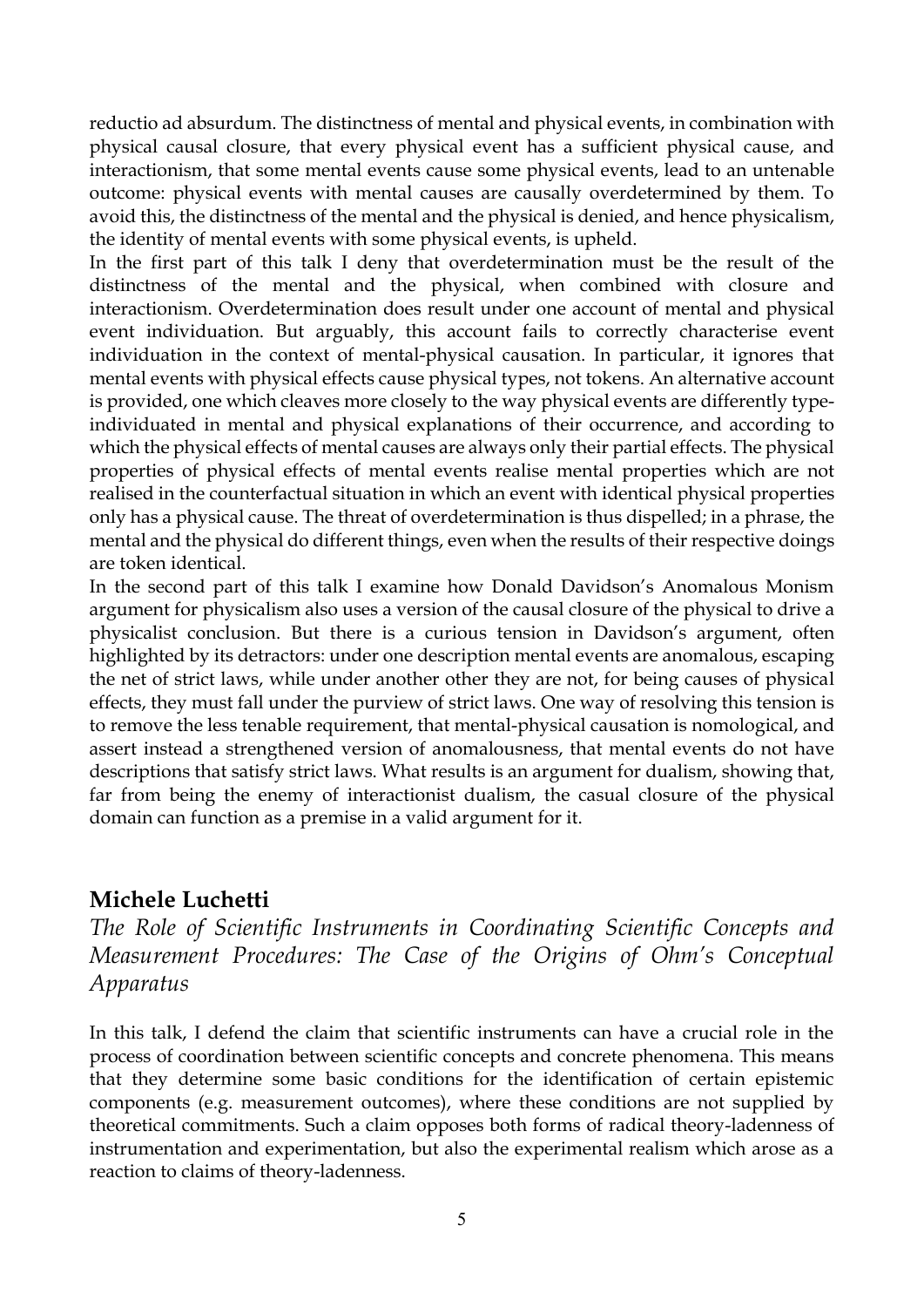To illustrate my claim, I reconstruct the historical development of Ohm's core electrical concepts: "resistance", "exciting force", and "tension". Once the fundamentals of my historical analysis are in place, I focus on the role of Ohm's experimental apparatus. Ohm deployed certain instruments as productive tools, since they generated a phenomenon according to laws yet to be made precise, and some others as quantifying tools, in that they were supposed to measure certain quantities. Although the coordination achieved by Ohm does not fall victim of circular theory-ladenness, epistemological issues may be raised concerning the reliability of his apparatus. Still, I focus instead on how the combination of productive and quantifying instruments was crucial in determining the identity conditions for certain features of the conceptual apparatus developed by Ohm. Generalising from my example, I characterise this constitutive role of scientific instruments as a trade-off between the extent to which an experimental set-up is justified by theoretical background, and the extent to which material features of instrumentation constrain the experimental manipulation and, therefore, determine features of the outcome of the epistemic interaction.

# **Nikhil Mahant**

*How to Solve Frege's Puzzle? Does the Solution Matter?*

In this paper, I will argue that that equality is a relation between objects (i.e. *referents* of names) *and* that equality *cannot* be a relation between names or signs of objects. Thus, my thesis has two parts: firstly, that *equality is a relation between referents*, and secondly, that *equality cannot be a relation between names*. I shall present two arguments in support of my thesis. The first argument, originally given by Frege (Frege, 1892), supports *both* parts of the thesis. However, a critic might argue that while Frege's argument supports the first part of the thesis, it does not support the second. I shall present the critic's objection  $\&$ demonstrate the vulnerability of Frege's argument. My second argument provides a different set of reasons in support of the second part of the thesis, thereby circumventing the critic's objections. Finally, I shall discuss whether solving the puzzle one way or the other has any ramifications on the conclusions that Frege intended to establish using his puzzle.

# **Ruben Noorloos**

*Opposing the Mind to the Body*

Philosophers who attack 'dualistic' views of the mind-body relation often claim that such views 'oppose' the mind to the body. But what does that mean? In this talk I suggest an answer. The mind is opposed to the body when it is conceived in such a way that mental acts cannot intrinsically express themselves in material events. Assuming otherwise entails thinking that there are mental acts that are sui generis in such a way that they are not in principle open to such an expression, and which have no intrinsic connection to the body. I illustrate this view by reference to recent discussions over the merits of a neo-Anscombean action theory over its Davidsonian alternative, the so-called 'causal theory of action'. Anscombeans argue that their position can avoid the problem of 'deviant causation' that has plagued the causal theory of action. It does this by (i) making the structure of the rationalization of the action identical (hence, isomorphic) to the structure of the action itself,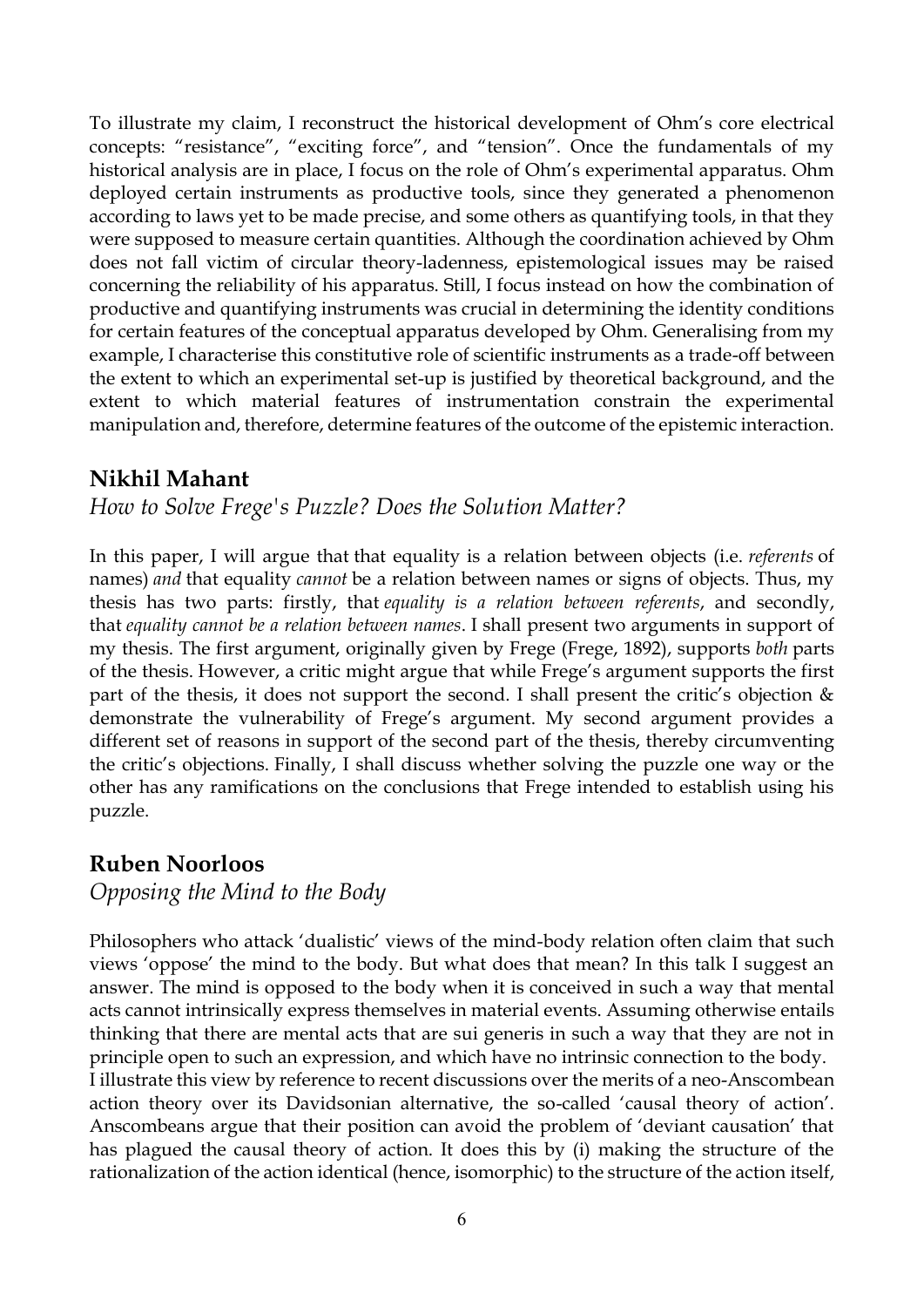and by (ii) creating a necessary link between the intention and its actualization. It is in virtue of this latter condition that the Anscombean theory claims to be able to avoid the deviant causation problems. Without wanting to endorse it generally, I believe that these two conditions can serve as criteria for overcoming mind-body opposition in the case of action.

# **Marta Santuccio**

#### *Neutral Monism*

Motivated by the problems that dualism and traditional forms of monism face in producing a satisfactory account of consciousness, I set out to investigate a different view that may have the potential to fare batter: neutral monism.

Neutral monism, in a nutshell, is the view that the world is wholly made up of one kind of stuff and that this stuff is neutral. Moreover, proponents of the view specify that physical and mental properties, namely those properties that characterise our mental life and those that describe the world we live in respectively, are constructible out of this basic neutral base.

The purpose of my talk is to better understand the view and its implications. More specifically, I aim to pin down the notion of neutrality and to investigate how physical and mental properties are supposed to derive from the basic neutral base.

I argue that although the various ways that neutral monism is fleshed out in the current debate require to be further developed, it appears that the view does have the potential to provide us with a more adequate framework for thinking about consciousness, on the grounds that it deflates and avoids the issues that its rival views are threatened with.

# **Maarten Van Doorn**

#### *Normative Non-Naturalism and Explanatory Challenges*

According to the Explanation Objection against normative non-naturalism, the nonnaturalist must take the supervenience of the ethical properties on the base properties to involve a brute necessary connection between discontinuous properties. The non-naturalist must, therefore, it seems, take these connections between normative facts and base facts as unexplained. Recently, some non-naturalists have tried to cope with this challenge by arguing for the existence of normatively necessary non-causal determination relations between base facts and normative facts. The existence of such normative laws would account for the supervenience of normative facts on natural facts. Moreover, explanations typically come to an end in brute determination relations. As such, a failure to explain normative necessities is not, contrary to a failure to explain supervenience facts, a strike against a theory that posits them. In this talk, I argue that they have limited explanatory power because (i) normative necessities do not allow the non-naturalist to explain the right kind of supervenience, (ii) and they leave something morally important unexplained. Moreover, (iii) their metaphysical contingency makes it hard to provide evidence for their existence.